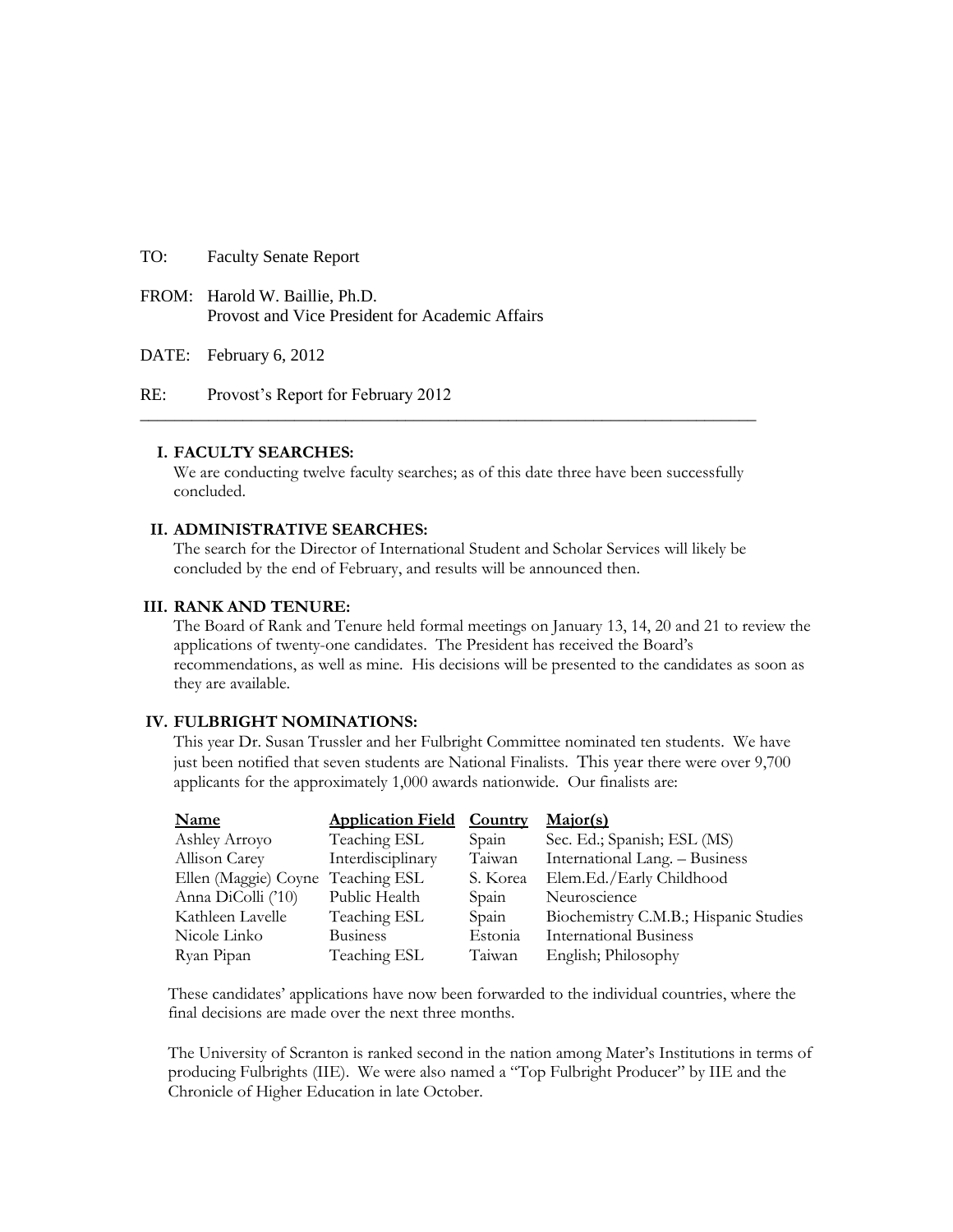### **V. FELLOWSHIP APPLICATIONS:**

During 2010-2011, we nominated 2 students to the Goldwater Scholarship, two students to the Harry S. Truman Scholarship, 3 students for the NCAA Post-Graduate Scholarship, 1 student to the NSEP Boren Scholarship, 1 student to the NSF Graduate Research Fellowship, and 1 student to the U.S. Department of State: Critical Language Scholarship Program. One Student was named a Truman Scholar (one of 60 nationally), one was named a Goldwater Scholar (one of 275 nationally), and two were named NCAA Scholars (out of 87 nationally).

In 2011-2012, we nominated two students for the Marshall Scholarship; one was named a Finalist but did not receive the scholarship. We nominated one student for the Rhodes scholarship (not selected for an interview) and one student for the Gates Cambridge Scholarship; the applicant for the Gates was not selected but was offered a fully-paid interview for the Laboratory of Molecular Biology Cambridge Scholarship, the results of which will be known in February. In the fall, we nominated one student for the National Sigma Tau Delta scholarship. We are in the process of nominating three students for the Goldwater Scholarship, and we will nominate one applicant for the NCAA Post-Graduate Scholarship. We may nominate one applicant for the Truman Scholarship in 2012.

### **VI. MEDICAL SCHOOL ACCEPTANCES:**

In 2011, 55 applicants received a total of 106 acceptances to doctoral health professions schools. Three students are participating in fully-funded M.D./Ph.D. programs, two have Navy scholarships to medical school, and another has an Army scholarship.

As of this date in 2012, 23 students have received a total of 44 acceptances to 25 different medical schools; 7 students have received 21 acceptances to 12 different dental schools, 5 students were accepted to 3 separate optometry schools and 1 student was accepted to podiatry school. The number of acceptances will continue to develop throughout the spring and summer.

### **VII. FACULTY DEVELOPMENT:**

#### **Grant Proposals:**

Calls for proposals for Clavius Funding and Summer Grant Application were sent out to faculty on January 24th.

Request for nominations for the Provost Awards for Faculty Enhancement Awards will be sent out to the Deans and Department Chairs on January 27<sup>th</sup>. The Provost Advisory Group will assist the Provost and Associate Provost in making the final determination on the awards recipients. The awards will be presented at the Faculty Appreciation Day dinner scheduled for March 30<sup>th</sup> from 5:00 p.m. to 9:00 p.m. in The DeNaples Center's Ballroom

### **VIII. PROVOST'S TRAVEL:**

In January, I attended two conferences: the Association of American Colleges and Universities (AAC&U), and the CAO/institutional representatives meeting of the New American Colleges and Universities (NACU). I chair the CAO/institutional representatives group and am an exofficio member of the President's Committee.

### **IX. THE COLLEGES:**

### **The Panuska College of Professional Studies Upcoming Accreditation Visits for PCPS**

Preparing for CCNE (Nursing) and COA (Anesthesia) accreditation site visits on Feb 29-March 2, 2012.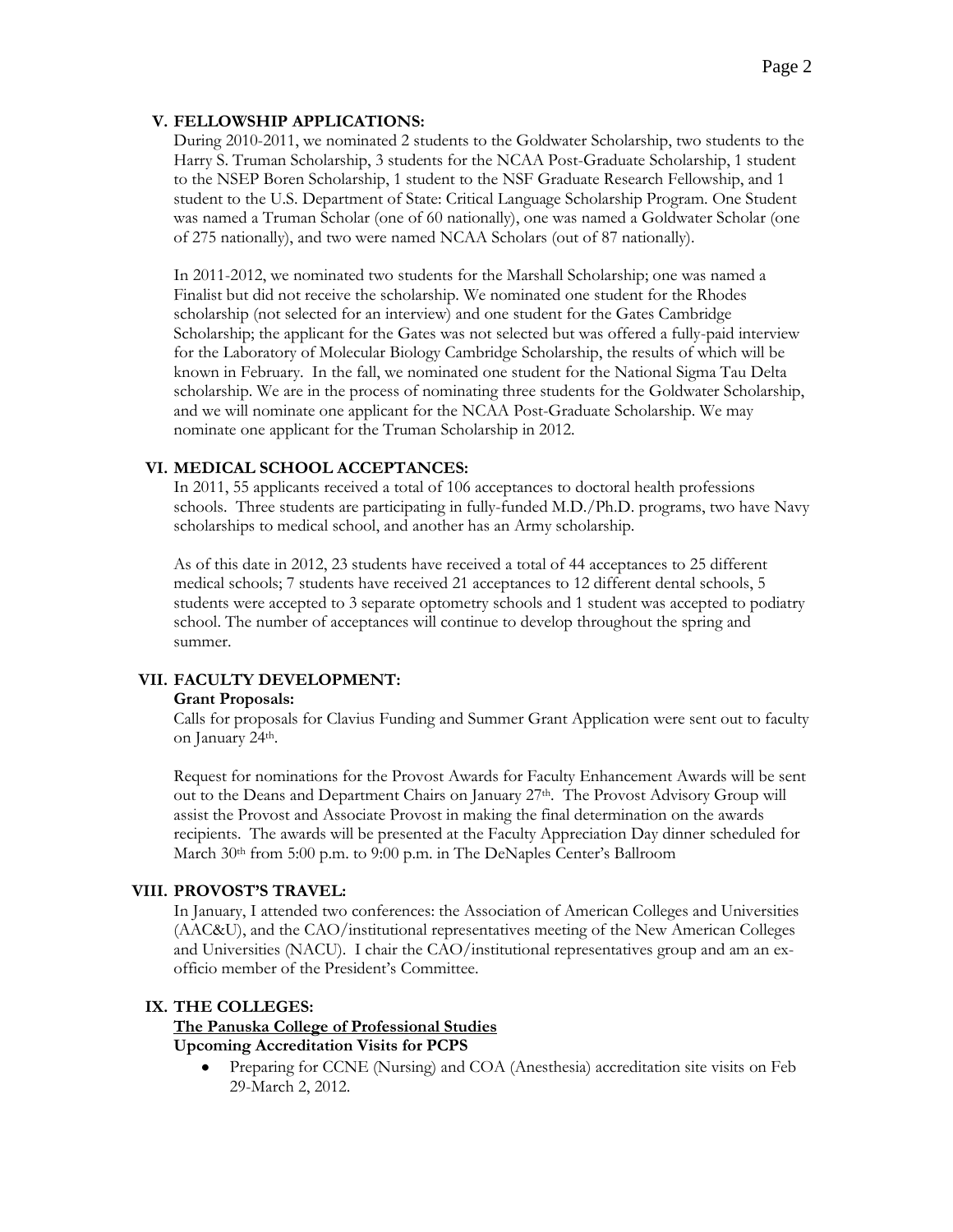- Preparing of TEAC Teacher Education Accreditation proposal in March 2012 and visit  $\bullet$ in September 2012
- Community Counseling and Occupational Therapy is undertaking their self-study
- The Counseling and Human Service program has been re-accredited to 2016
- In March 2012 new equipment will be installed in the Counselor Training Center  $\bullet$
- There are a high number of students transferring into the Counseling & Human Services major.

## **PCPS Positive Student Learning Outcomes**

- The Nursing Licensure Examination pass rate for the class of 2011 was 94.3%
- Kady Luchetti, a senior Community Health Education student, was awarded a SOPHE scholarship to attend the SOPHE Health Advocacy Summit, March 3-5, 2012 in Washington, DC. <http://www.sophe.org/advocacysummit.cfm>
- Thirty-five posters were presented at the National Poster session in fall 2011 with posters on Professional Issues (Student and Faculty Research) from the University's Rehabilitation Counseling, School Counseling, and Community Counseling Programs.

## **Service-Learning Success Stories from Faculty, Students and Staff from PCPS**

- During Intersession, Dr. Cathy Lovecchio, Assistant Professor in Nursing, collaborated with Dr. Harry Dammer, Professor in Sociology/Criminal Justice, in a successful service learning course at the Homeboy Industries run by Father Greg Boyle, S J. in Los Angeles.
- Maria Marx, a senior Counseling & Human Services student, spent intersession volunteering in the Christian Appalachian Project's (CAP) Child and Family Development Center.

## **Leahy Community Health and Family Center**

There has been an increase in services with the Peacemakers and Shoplifters Programs.

The University of Success program has a record number of applicants from underserved adolescents for summer 2012.

### **Professional Development Plan**

With the deletion of the one credit freshman seminar, PCPS has developed a four-year professional development plan to address key issues of professionalism, wellness and nutrition, CPR, recognizing child abuse standards, service learning and community based learning.

## **College of Arts and Sciences**

- Janice Voltzow of the Department of Biology has received a grant from the National Science Foundation for a project "Advancing the Careers of Women in Science, Technology, Engineering, and Mathematics at Predominantly Undergraduate Institutions through Professional Networks." This project involves collaborations between The University of Scranton, Gonzaga University, John Carroll University, the University of Detroit Mercy, and Loyola University, Maryland.
- Undergraduates in the College of Arts and Sciences have recently had their research accepted for presentation at several national academic conferences, including the American Astronomical Society (Austin, Texas), the American Chemical Society (San Diego, California), and Sigma Tau Delta, the National Honor Society for English (New Orleans).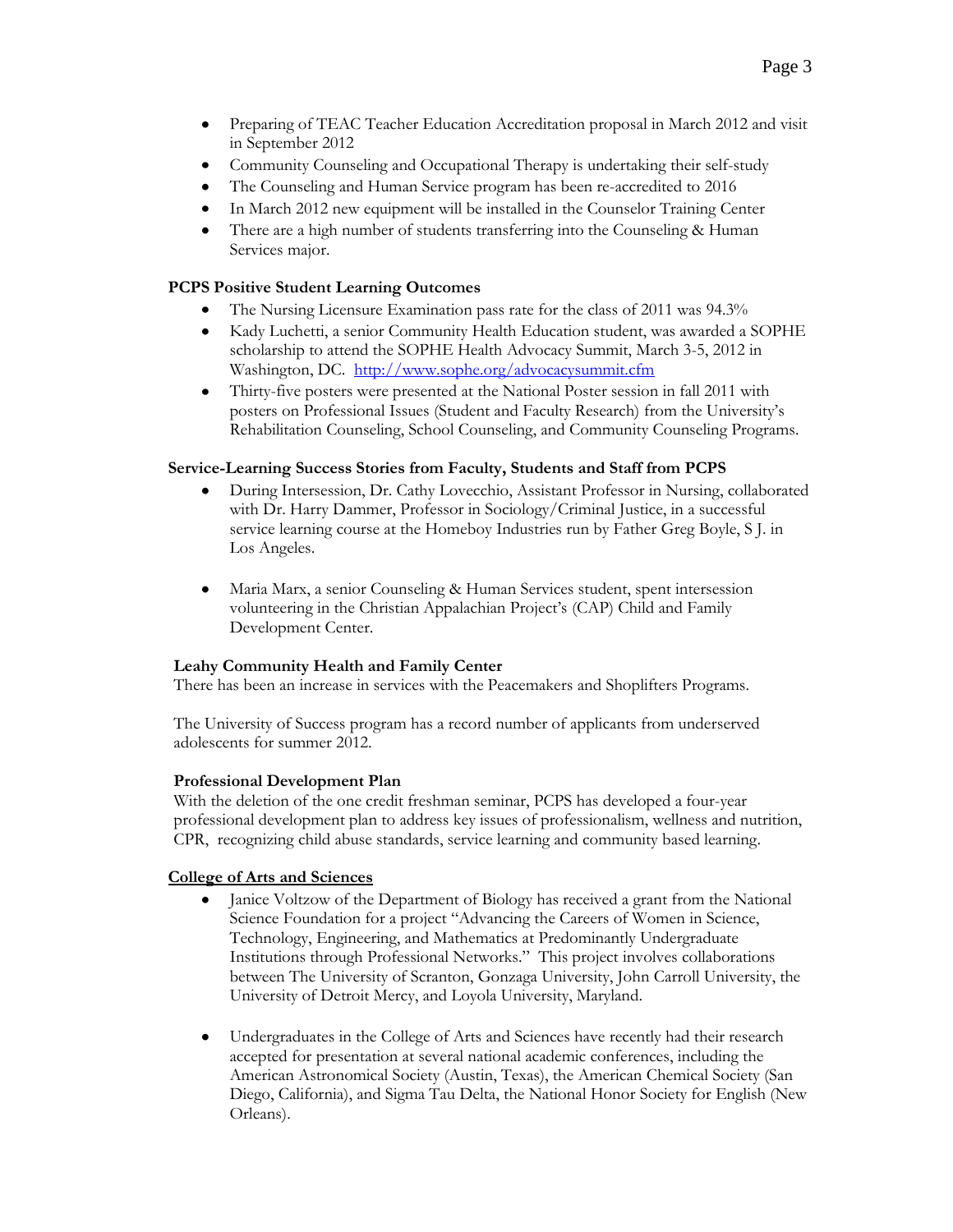- The Second Annual Conference on Aging will take place on our campus on April 12. The keynote speaker is Dr. Bruce Ames of the University of California, Berkeley, an internationally recognized researcher on the biology of aging. This year, our faculty members working in aging studies have submitted \$1.5 million in grant applications, an increase of 250% over last year.
- During the January Intersession, the College offered model "transformational education" courses on Christianity in Uganda, on Women and Development in Mexico, and on Crime and Urban Health in Los Angeles. The courses integrated advanced coursework with service in hospitals, schools, and non-governmental organizations serving the poor.

## **X. CURRICULUM APPROVALS:**

| <b>Course Change</b>                             | <b>Date Posted</b> |
|--------------------------------------------------|--------------------|
| Add EC 251: Introduction to Electronics Business | 9/22/11            |
| $T/RS$ remove Z designation                      | 9/26/11            |
| SPAN 310: Medical Spanish                        | 11/16/11           |
| PHIL 412J: Arts & Metaphysics                    | 11/21/11           |
| OT 581: Internship I: Psychosocial Rehab         | 11/21/11           |
| OT 582: Internship II: Physical Rehab            | 11/21/11           |
| OT 583: Internship III: Specialty                | 11/21/11           |
| <b>New Course</b>                                |                    |
| T/RS 340: Theologies of Work and Rest            | 11/15/11           |
| THTR/ENLT 276: American Drama, 1916-1968         | 11/29/11           |

WRTG 223: Rhetoric and Public Discourse 11/18/11 PHIL 295: Chinese Phil/Culture in Taiwan 11/18/11

# **XI. OFFICE OF EQUITY AND DIVERSITY**

The Office of Equity and Diversity (OED) is pleased to announce a collaboration with TCMC to sponsor a bus to the 32nd annual Marion Thompson Wright Lecture Series on Saturday, February 18, at Rutgers University. The theme for this year's one-day conference is *"*Taking Good Care: A History of Health and Wellness in the Black Community."

## **XII. OFFICE OF RESEARCH SERVICES and SPONSORED PROGRAMS:**

With The Commonwealth Medical College, The University of Scranton is sponsoring its second annual "Aging Conference" scheduled for 12 April 2012 on our campus and coordinated by the ORSP. The introductory presentation, "State of Aging" will be presented by Brian Duke, Secretary on Aging for the Commonwealth of Pennsylvania. Mr. Duke is a University graduate and was the keynote speaker at last year's conference. This year's keynote speaker will be Dr. Bruce Ames, Professor Emeritus at the University of California at Berkley, and Senior Scientist at Children's Hospital Oakland Institute.

## **XIII. CIVIC ENGAGEMENT:**

### **Earth Week 2012**

The Sustainability Task Force is finalizing the schedule for Earth Week 2012. Confirmed events are:

- Environmental Art Show, April 16-25, Heritage Room, Weinberg Memorial Library
- Fair Trade Fair, April 20, Dionne Green
- Earth Fair, April 24, 10am-1pm, The DeNaples Center Patio(TDC) (TDC Ballroom in case of rain)
- Bill Brady has accepted an invitation to be the keynote speaker for Earth Week, date, time, and location of his talk to be determined.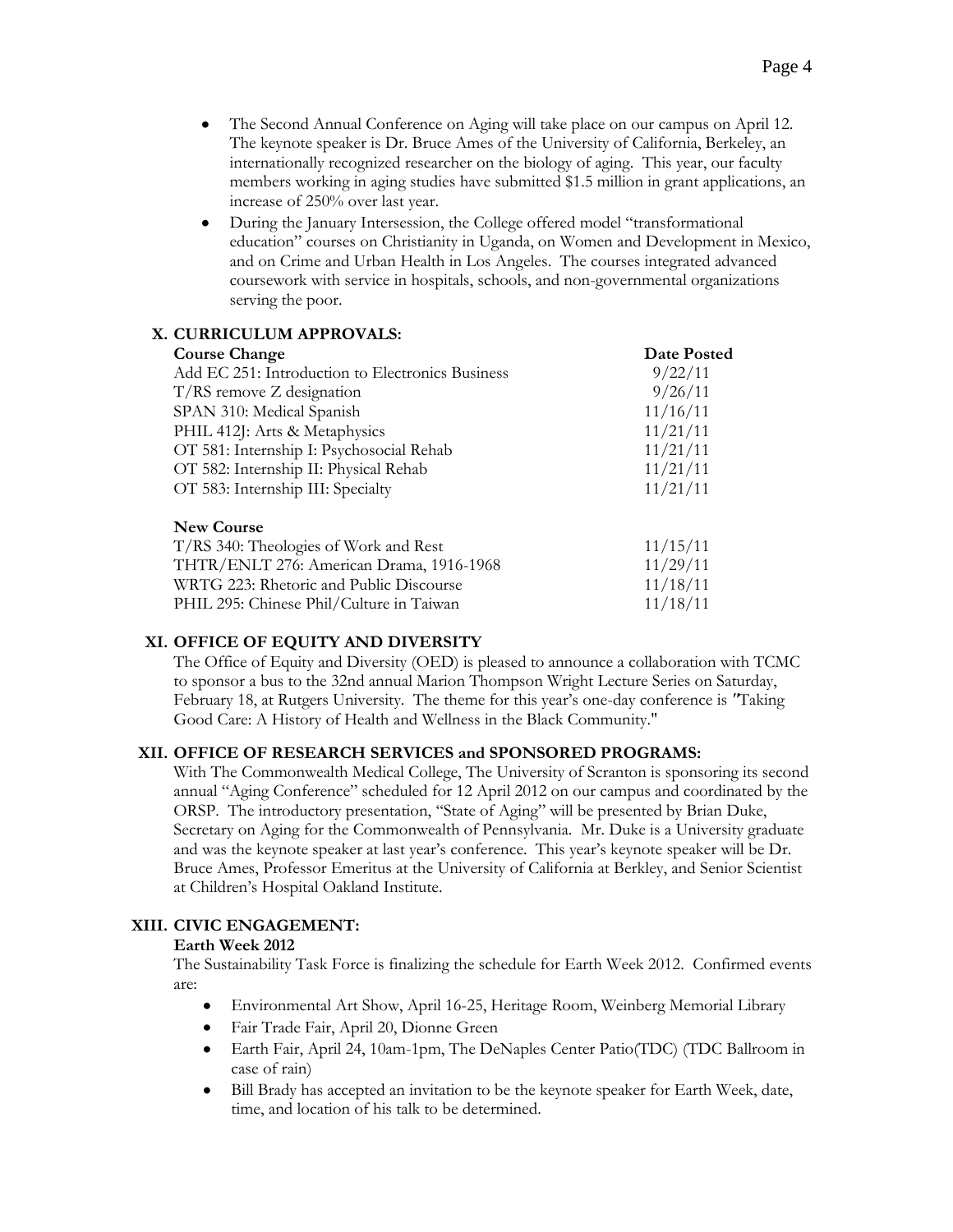### **Education for Justice**

The Education for Justice Theme this year is Finding Justice after 9/11. Dr. Michael Allison, Director of the Education for Justice Program, and the Education for Justice Advisory Committee have scheduled the following events for the Spring 2012 semester. Faculty Panel

Teresea Grettano (CAS), Rebecca Haggerty (KSOM/CAS), Bill Lambert (PCPS), and Darryl DeMarzio (PCPS) will discuss the impact of 9/11 on their teaching and fields of study.

Thursday, February 23, 7pm, TDC 401

### Speaker Series

*Mark Volk*, retired Army Colonel and University of Scranton alumnus. Thursday, March 22, 7pm, Brennan 509.

*Brian Turner*, veteran and poet. Tuesday, March 27, 7pm, TDC 401.

*Karen Greenberg*, Director of the Center on National Security at Fordham University School of Law. Tuesday, April 3, 7pm, Brennan 228.

*Brenda Berkman*, retired Captain in the NYC Fire Department and first responder at Ground Zero. Wednesday, April 25, 7pm, TDC 401.

### Film Series

- *9/11* Thursday, February 9
- *The Saint of 9/11* Wednesday, February 15
- *Restrepo* Thursday, April 12
- *Taking the Heat* Tuesday, April 17
- *Arranged* Thursday, May 3

All films will begin at 7pm in Brennan 228 with discussion to follow

**Student Essay and Art Competition** 

Entries due on March 23, winners announced on March 30.

Education for Justice Teach-In Friday, April 27<sup>th</sup> in various locations in The DeNaples Center.

### **XIV. STUDY ABROAD AND INTERNATIONAL STUDENTS:**

For the 2011-12 academic year, not including summer 2012, 119 undergraduate students participated in study abroad programs. Of these, 17 were abroad during fall semester, 28 in the intersession, 73 in spring and one for the entire academic year (in Egypt). The most popular destinations for study abroad are Ireland (28), Italy (24), Spain and Australia (13 each).

There are currently 151 international students attending the University including 114 full-time, degree-seeking students (97 graduate-level and 17 undergraduate), and 25 visiting exchange students who are studying for either one semester or one year. Twelve students are on the optional practical training (OPT) programs. More than half of the international students are from Saudi Arabia and India.

## **XV. SENIOR FELLOW, INTERNATIONAL, CULTURAL, AND CIVIC PROJECTS: Rwanda Update**

With the serialization of the handbook, *The New Rwanda: Prosperity and the Public Good*, in *The New Times* (Kigali's English language daily newspaper) and Radio 10's talk show on each weekly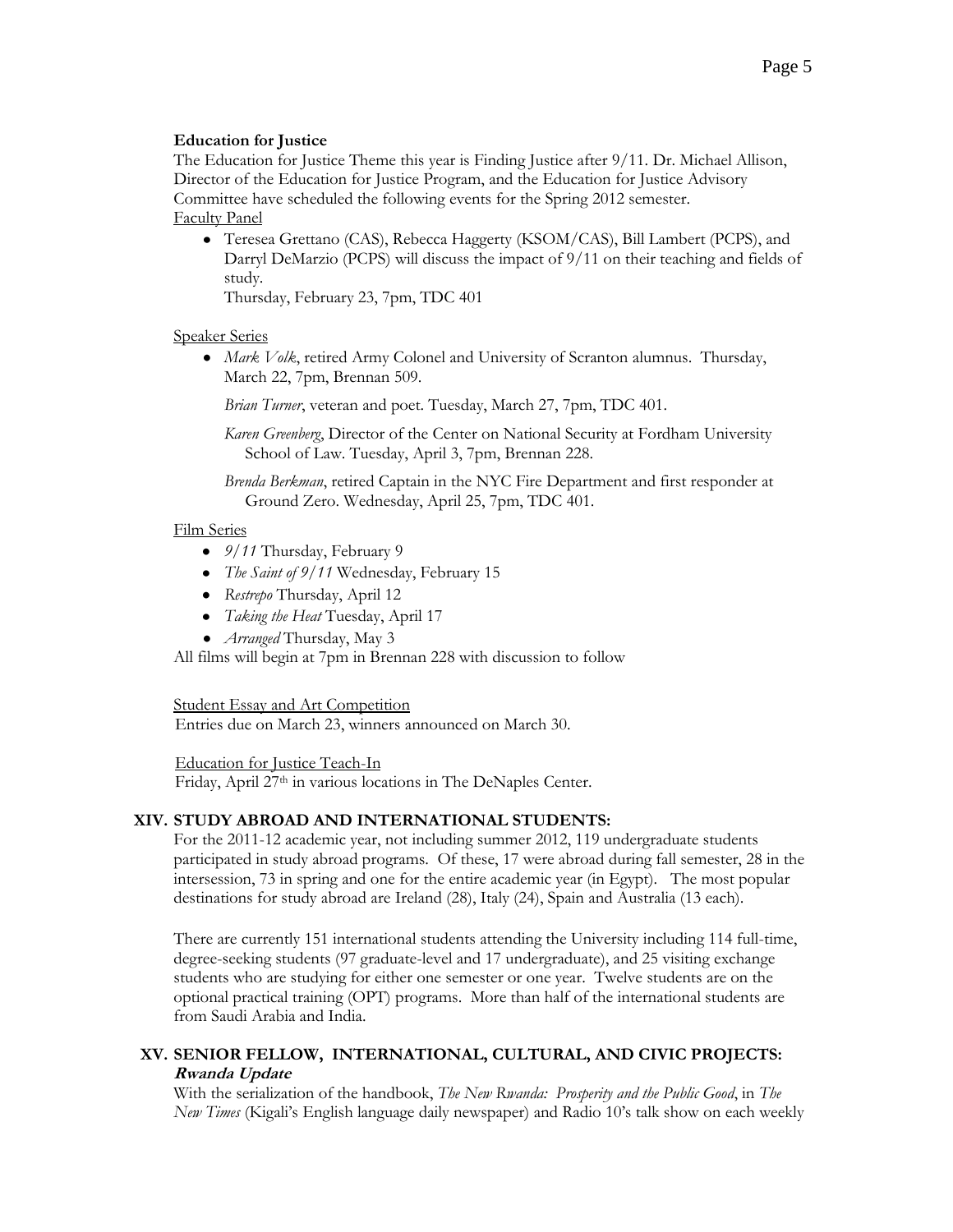segment, the National Conversation on Prosperity and the Public Good has taken a leap forward. Many distinguished Rwandan leaders have agreed to take part in the weekly radio show, which is affirming with regard to acceptance of the project.

Ms. Myers plans to publish a sequel to The New Rwanda handbook which will feature more essays and articles by Rwandans, focus on Rwanda's progress in the past several years with regard to both prosperity and the public good and address some of the challenges the nation faces.

### **The Schemel Forum**

After a very successful fall semester we are about to launch the spring semester. The community is enthusiastic about the offerings, our membership is growing and we are exploring the possibilities of an outreach program in the summer. Complete details of the upcoming courses, luncheons and bus trip can be found at

<http://matrix.scranton.edu/academics/wml/schemel/index.shtml>.

### **University for a Day**

We invite all to save the date Saturday, September 22, 2012—for University for a Day. We already have two world class speakers confirmed:

- Professor Akhil Amar, one of the nation's foremost Constitutional scholars, who spoke on the Constitution at last year's University for a Day will grace us with his participation again—which is remarkable given the demand for his services.
- Leoluca Orlando, the former Mayor of Palermo in Sicily, who dared to take on the challenge of getting rid of the Mafia in his beloved city during his term of office. Mayor Orlando, a lawyer by training, consults with cities internationally.

## **Collaborative Efforts**

With the Weinberg Library: Working with Dean Charles Kratz to organize a blue ribbon speaker series on the occasion of the library's 20<sup>th</sup> anniversary.

With Professor Alan Brumagim of the Kania School: Chairing the lecture series in the Entrepreneurship project that he directs.

With Professor Matthew Meyer: Developing a Freshman Seminar on Citizenship.

## **XVI. PERFORMANCE MUSIC**

In addition to the regular weekly ensemble rehearsal schedule, student coachings, and dress rehearsals of student ensembles, as well as routine operational/administrative tasks, the following special programs and performances were offered by the Performance Music department from November 12, 2011 through January 29, 2012:

- The legendary New York Trumpet Ensemble continues to join us for a yearlong series of performances and educational outreach events, thereby functioning as our "artists-inresidence" for the 2011-12 school year.
- The Symphonic Band's November concert featured music by Ayatay Shabazz, Joseph Turrin, Vaclav Nelhybel, Philip Sparke and Alfred Reed
- New York Trumpet Ensemble member Caleb Hudson offered a solo trumpet recital, preceded by an afternoon masterclass for attendees (including not only university students but also area professional musicians, high school students, and one very talented 4th grade trumpeter).